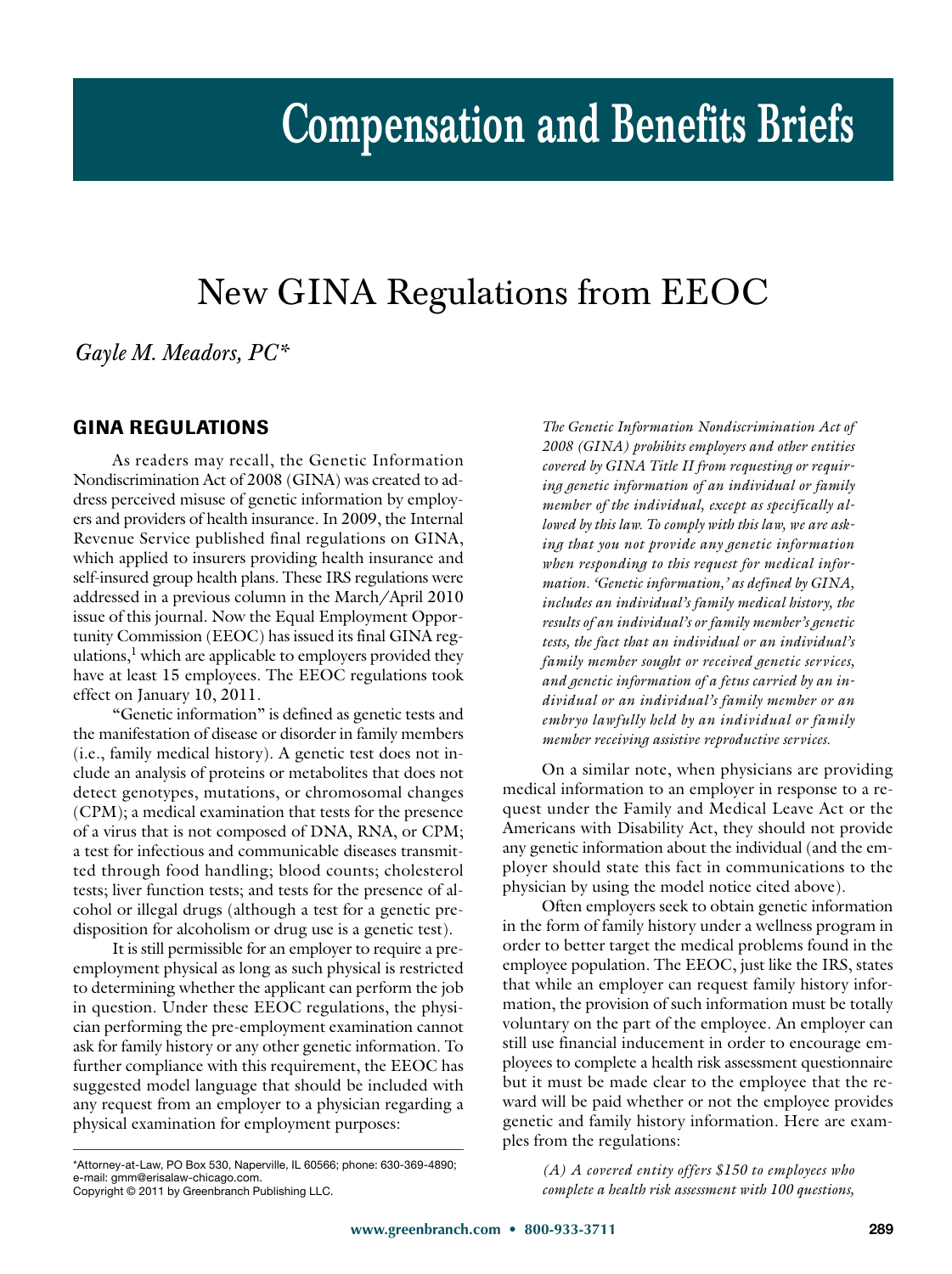*the last 20 of them concerning family medical history and other genetic information. The instructions for completing the health risk assessment make clear that the inducement will be provided to all employees who respond to the first 80 questions, whether or not the remaining 20 questions concerning family medical history and other genetic information are answered. This health risk assessment does not violate Title II of GINA.*

*(B) Same facts as the previous example, except that the instructions do not indicate which questions request genetic information; nor does the assessment otherwise make clear which questions must be answered in order to obtain the inducement. This health risk assessment violates Title II of GINA.*

Employers are permitted some flexibility in targeting particular at-risk individuals in the employee population by offering a financial inducement to address the identified problem, although the inducement must be offered to both employees who voluntarily disclose a family medical history and to employees who are already diagnosed with the medical condition in question, and as well as to employees whose lifestyle choices make the medical condition more likely.

*A covered entity may offer financial inducements to encourage individuals who have voluntarily provided genetic information (e.g., family medical history) that indicates that they are at increased risk of acquiring a health condition in the future to participate in disease management programs or other programs that promote healthy lifestyles, and/or to meet particular health goals as part of a health or genetic service. However, to comply with Title II of GINA, these programs must also be offered to individuals with current health conditions and/or to individuals whose lifestyle choices put them at increased risk of developing a condition. For example:*

*(A) Employees who voluntarily disclose a family medical history of diabetes, heart disease, or high blood pressure on a health risk assessment that meets the requirements of (b)(2)(ii) of this section and employees who have a current diagnosis of one or more of these conditions are offered \$150 to participate in a wellness program designed to encourage weight loss and a healthy lifestyle. This does not violate Title II of GINA.*

*(B) The program in the previous example offers an additional inducement to individuals who achieve certain health outcomes. Participants may earn points toward 'prizes' totaling \$150 in a single year for lowering their blood pressure, glucose, and cholesterol levels, or for losing weight. This inducement would not violate Title II of GINA.*

Just as is the case under HIPAA, for those employees who cannot qualify for the inducement due to a medical condition or because it is medically inadvisable, the employer must offer an alternative goal as a reasonable accommodation.

The regulations do recognize the reality that sometimes medical information is disclosed to an employer in a totally inadvertent manner. This is called the "water cooler exception." This concern is addressed in the preamble as follows:

*Congress intended this exception to address what it called the water cooler problem in which an employer unwittingly receives otherwise prohibited genetic information in the form of family medical history through casual conversations with an employee or by overhearing conversations among co-workers. Congress did not want casual conversation among co-workers regarding health to trigger federal litigation whenever someone mentioned something that might constitute protected family medical history.*

Although the genetic information may be obtained inadvertently, an employer still has to be careful not to turn this inadvertent disclosure into a prohibited act by asking follow-up questions seeking to disclose additional genetic information.

#### **NEW STRICT NONDISCRIMINATION RULES FOR FULLY INSURED PLANS**

Ever since 1978, self-insured group health plans have been subject to nondiscrimination requirements, which means eligibility for benefits, the duration of benefits, and the amount of benefits could not favor highly compensated employees. If discrimination was found, the highly compensated employee in question would have to pay taxes on all or a portion of the benefits provided. It should be noted that a "highly compensated employee" for this purpose is an employee in the top 25% of employees ranked by pay, not the "highly compensated employee" definition used for a  $401(k)$  plan. The same requirement was not extended to fully insured group health plans since it was believed that underwriting would take care of any discrimination problems. What happened, however, was that some carriers developed insurance products that favored or only covered highly compensated employees. Employers also frequently paid all or a higher percentage of the premium for highly compensated employees and extended coverage and absorbed all or a substantial portion of the cost as part of a severance agreement for an executive.

Congress reacted to what it viewed as abuses by including in the Patient Protection and Affordable Care Act (PPACA) a requirement that fully insured plans be subject to the same type of nondiscrimination rules as previously